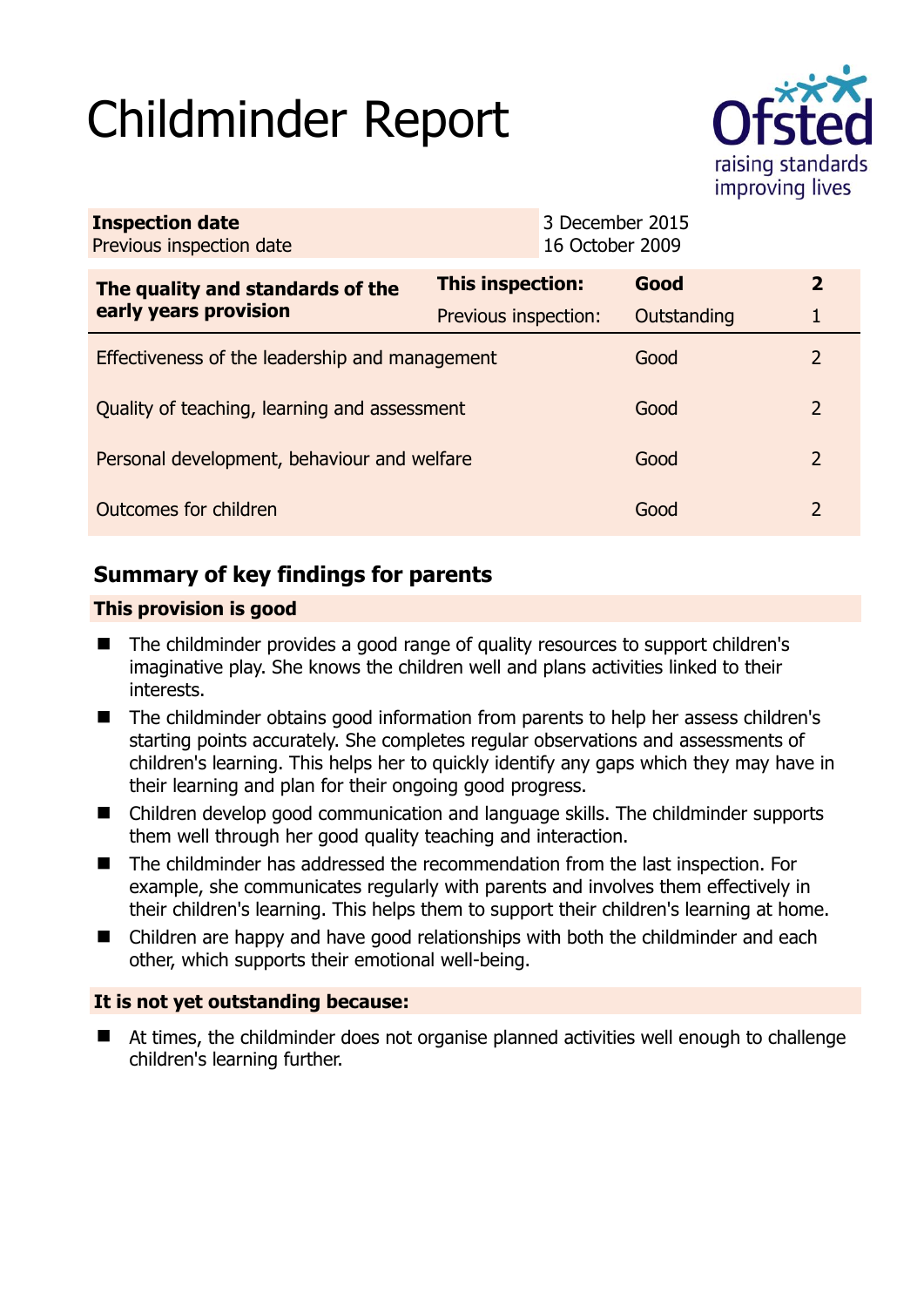# **What the setting needs to do to improve further**

## **To further improve the quality of the early years provision the provider should:**

 $\blacksquare$  strengthen the organisation of planned activities to provide higher quality learning experiences for children.

## **Inspection activities**

- $\blacksquare$  The inspector observed the childminder and children taking part in activities.
- The Inspector spoke to children at appropriate times during the inspection and held discussions with the childminder.
- The inspector carried out a joint observation with the childminder.
- $\blacksquare$  The inspector took account of the views of parents on the day of the inspection.
- The inspector looked at a sample of paperwork, including children's records and evidence of the suitability of the childminder.

#### **Inspector**

Anna Fisk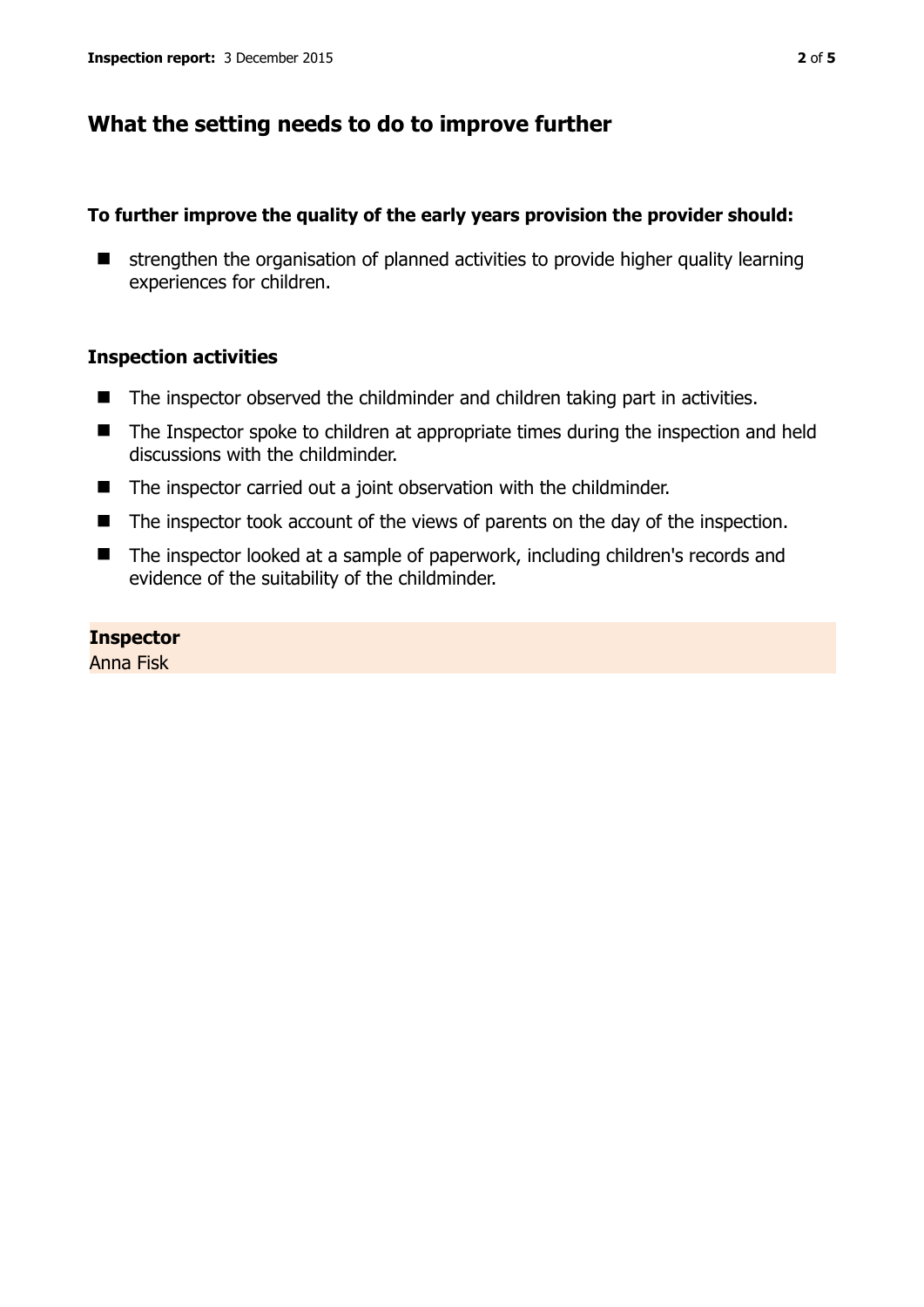# **Inspection findings**

#### **Effectiveness of the leadership and management is good**

Safeguarding is effective. The childminder has an up-to-date knowledge of safeguarding issues. She is familiar with possible signs of concern about children's welfare and knows what to do. The childminder regularly carries out risk assessments to check the suitability of the environment and equipment to minimise potential hazards. The childminder uses self-evaluation well to reflect on her practice, and values feedback from parents and children. This helps her identify areas for further improvement. The childminder uses training to benefit children. For example, she has made changes to her environment to improve children's freely chosen play experiences.

## **Quality of teaching, learning and assessment is good**

The childminder provides activities that motivate and engage children well. She offers a welcoming learning environment where children make independent choices from the toys and equipment. The childminder follows the children's interests during planned activities to allow them to explore their own ideas. For example, during a story activity, the childminder adapted the activity so children remained interested. Children have plenty of opportunities to extend their language skills during activities. For example, the childminder enthusiastically repeats new language and phrases for the youngest children. Children enjoy reading stories, and the childminder helps to develop their understanding of them, such as through further discussions.

#### **Personal development, behaviour and welfare are good**

The childminder teaches children about people's different backgrounds and cultures. For example, they play with resources which reflect different cultures in the local community. The childminder effectively develops children's self-esteem and confidence. For instance, she provides plenty of praise when children match items in a game. This helps to motivate children's further learning. She offers a caring and nurturing environment for children, where they feel safe and secure. Children learn about the importance of being kind to others, which helps them develop friendships. Children benefit from healthy snacks. The childminder uses these opportunities to promote healthy lifestyles. For example, she talks to children about healthy eating during mealtimes. Children enjoy regular fresh air and exercise, such as when they visit the park.

## **Outcomes for children are good**

Children are enthusiastic and make good progress in their learning. They develop skills that prepare them for starting nursery or school. For example, they play and share cooperatively, and learn to understand and respect the feelings of others.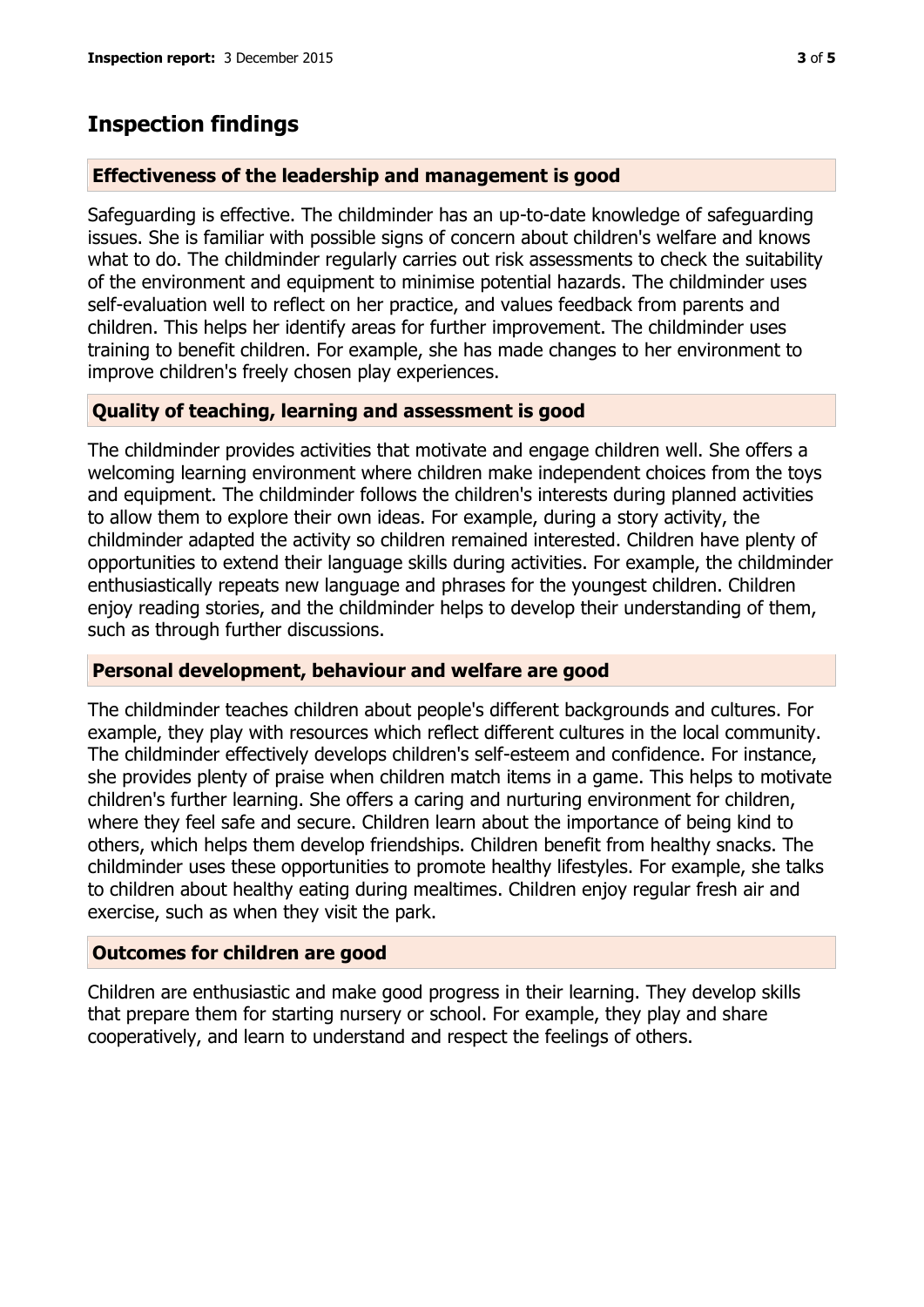# **Setting details**

| Unique reference number            | EY259270                                                                             |  |
|------------------------------------|--------------------------------------------------------------------------------------|--|
| <b>Local authority</b>             | Kent                                                                                 |  |
| <b>Inspection number</b>           | 826581                                                                               |  |
| <b>Type of provision</b>           | Childminder                                                                          |  |
| Day care type                      | Childminder                                                                          |  |
| <b>Registers</b>                   | Early Years Register, Compulsory Childcare<br>Register, Voluntary Childcare Register |  |
| Age range of children              | $2 - 3$                                                                              |  |
| <b>Total number of places</b>      | 6                                                                                    |  |
| <b>Number of children on roll</b>  | 5                                                                                    |  |
| <b>Name of provider</b>            |                                                                                      |  |
| <b>Date of previous inspection</b> | 16 October 2009                                                                      |  |
| <b>Telephone number</b>            |                                                                                      |  |

The childminder registered in 2003. She lives in Ashford, Kent. She provides her service on weekdays between the hours of 7am and 6pm.

This inspection was carried out by Ofsted under sections 49 and 50 of the Childcare Act 2006 on the quality and standards of provision that is registered on the Early Years Register. The registered person must ensure that this provision complies with the statutory framework for children's learning, development and care, known as the Early Years Foundation Stage.

Any complaints about the inspection or the report should be made following the procedures set out in the guidance 'Complaints procedure: raising concerns and making complaints about Ofsted', which is available from Ofsted's website: www.gov.uk/government/organisations/ofsted. If you would like Ofsted to send you a copy of the guidance, please telephone 0300 123 4234, or email enquiries@ofsted.gov.uk.